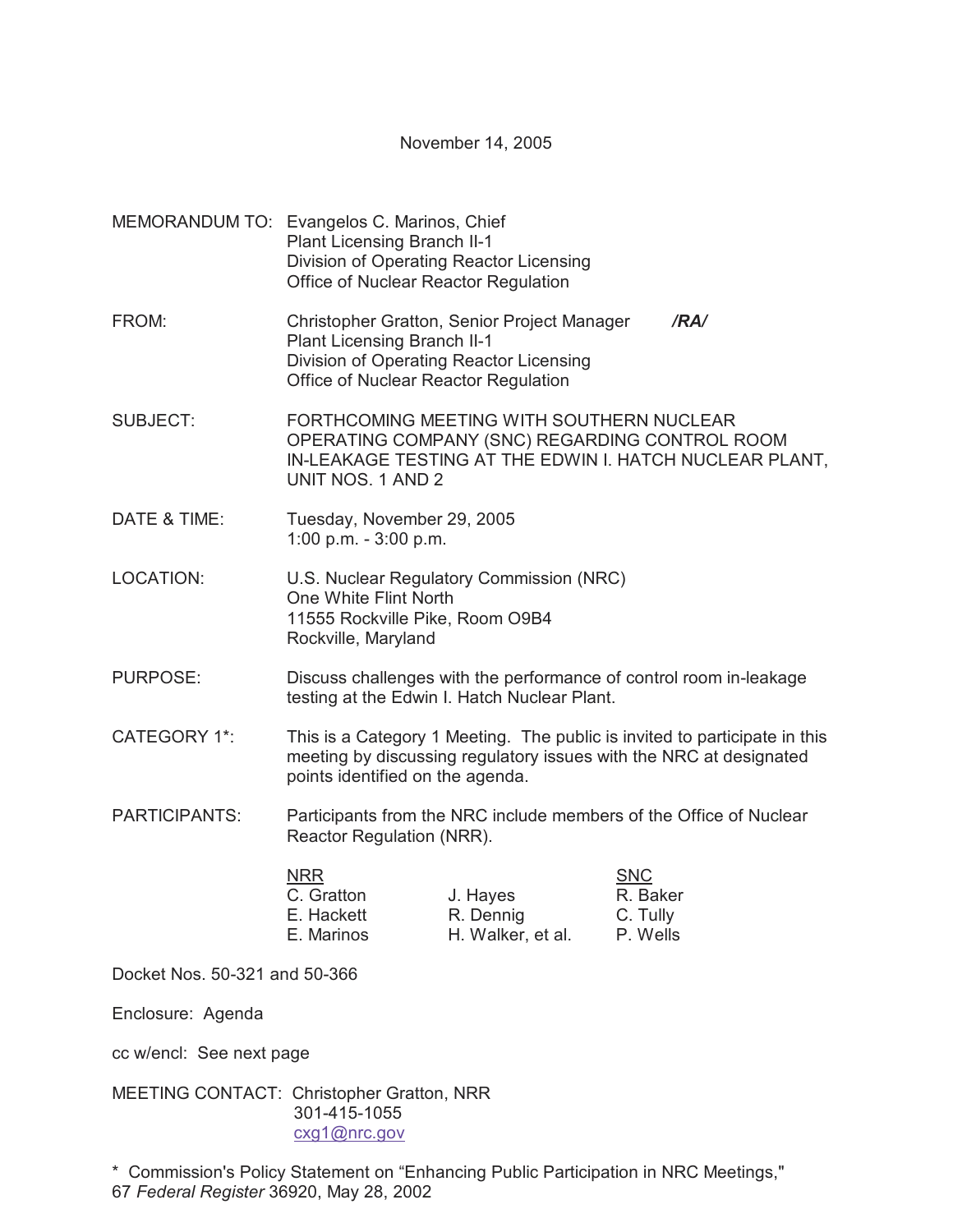|                     | November 14, 2005<br>MEMORANDUM TO: Evangelos C. Marinos, Chief<br><b>Plant Licensing Branch II-1</b><br>Division of Operating Reactor Licensing<br>Office of Nuclear Reactor Regulation |
|---------------------|------------------------------------------------------------------------------------------------------------------------------------------------------------------------------------------|
| FROM:               | Christopher Gratton, Senior Project Manager<br>/RA/<br><b>Plant Licensing Branch II-1</b><br>Division of Operating Reactor Licensing<br>Office of Nuclear Reactor Regulation             |
| <b>SUBJECT:</b>     | FORTHCOMING MEETING WITH SOUTHERN NUCLEAR<br>OPERATING COMPANY (SNC) REGARDING CONTROL ROOM<br>IN-LEAKAGE TESTING AT THE EDWIN I. HATCH NUCLEAR PLANT,<br>UNIT NOS. 1 AND 2              |
| DATE & TIME:        | Tuesday, November 29, 2005<br>1:00 p.m. - $3:00$ p.m.                                                                                                                                    |
| <b>LOCATION:</b>    | U.S. Nuclear Regulatory Commission (NRC)<br>One White Flint North<br>11555 Rockville Pike, Room O9B4<br>Rockville, Maryland                                                              |
| <b>PURPOSE:</b>     | Discuss challenges with the performance of control room in-leakage<br>testing at the Edwin I. Hatch Nuclear Plant.                                                                       |
| <b>CATEGORY 1*:</b> | This is a Category 1 Meeting. The public is invited to participate in this<br>meeting by discussing regulatory issues with the NRC at designated<br>points identified on the agenda.     |
| DADTICIDANITO.      | Dorticipante from the NDC include members of the Office of Nuclear                                                                                                                       |

PARTICIPANTS: Participants from the NRC include members of the Office of Nuclear Reactor Regulation (NRR).

| <b>NRR</b> |                   | <b>SNC</b> |
|------------|-------------------|------------|
| C. Gratton | J. Hayes          | R. Baker   |
| E. Hackett | R. Dennig         | C. Tully   |
| E. Marinos | H. Walker, et al. | P. Wells   |
|            |                   |            |

Docket Nos. 50-321 and 50-366

Enclosure: Agenda

cc w/encl: See next page

MEETING CONTACT: Christopher Gratton, NRR 301-415-1055 cxg1@nrc.gov

\* Commission's Policy Statement on "Enhancing Public Participation in NRC Meetings," 67 *Federal Register* 36920, May 28, 2002

| DATE                            | 11/10/05       | 11/10/05       | 11/14/05        |  |
|---------------------------------|----------------|----------------|-----------------|--|
| <b>INAME</b>                    | CGratton       | MO'Brien       | <b>EMarinos</b> |  |
| <b>OFFICE</b>                   | NRR/PLBII-1/PM | NRR/PLBII-1/LA | NRR/PLBII-1/BC  |  |
| ADAMS ACCESSION NO MLUSS 190334 |                |                | INRU-U          |  |

## DISTRIBUTION: See attached list <u>BIOTANDO (1911)</u><br>ADAMS Accession No<sup>.</sup> ML053190334 NRC-001

**OFFICIAL RECORD COPY**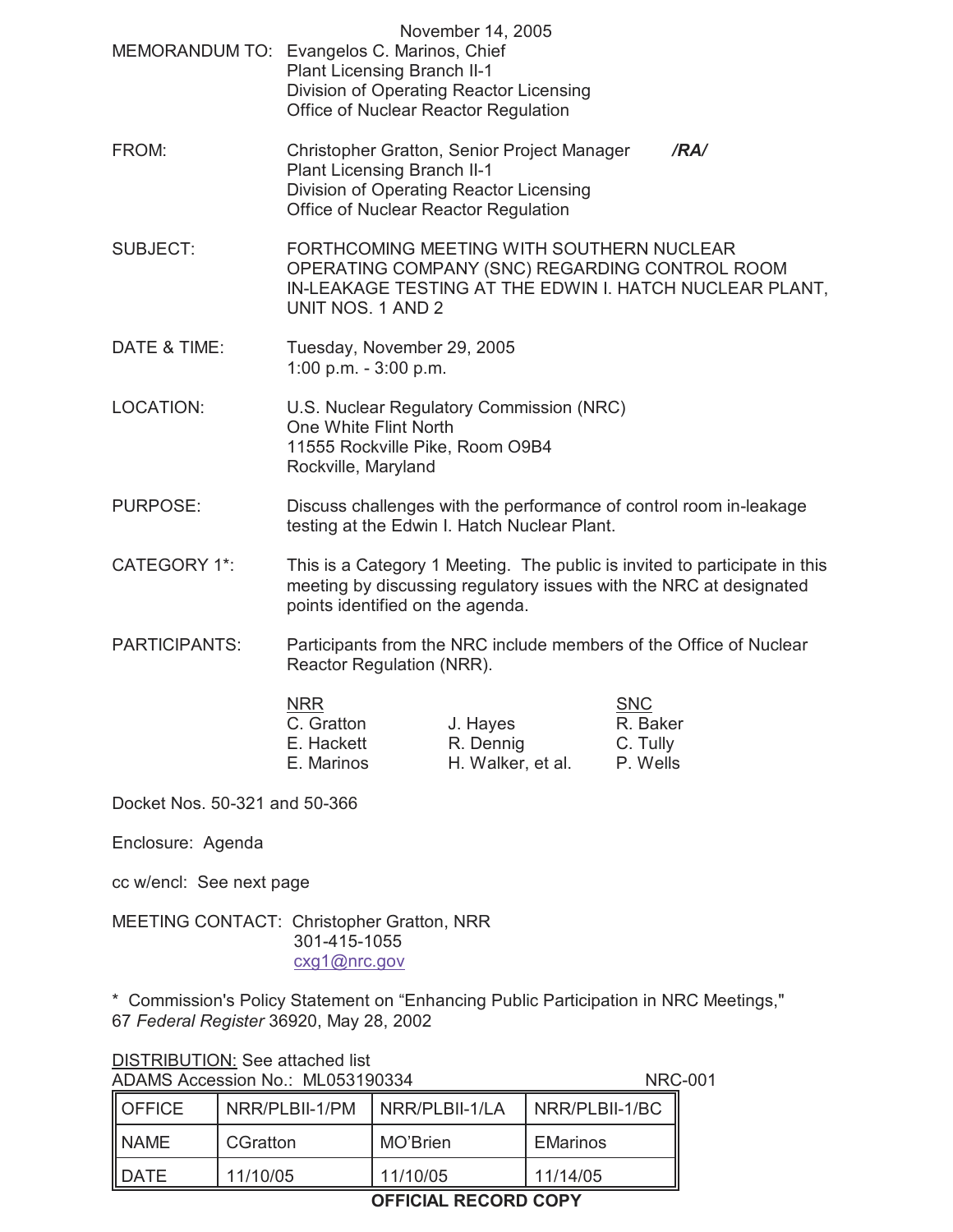FORTHCOMING MEETING ON NOVEMBER 29, 2005, WITH SOUTHERN NUCLEAR OPERATING COMPANY (SNC) REGARDING CONTROL ROOM IN-LEAKAGE TESTING AT THE EDWIN I. HATCH NUCLEAR PLANT, UNIT NOS. 1 AND 2

Dated: November 14, 2005

DISTRIBUTION: PUBLIC PLB II-1 R/F RidsNrrADRO (BBoger) RidsNrrDorl (CHaney/EHackett/CHolden) RidsNrrDorllplc(EMarinos) RidsNrrPMCGratton RidsNrrDra (JLyons/TQuay/MTschiltz) MO'Brien (hardcopy) JJolicoeur, EDO, RII RidsNrrDraAadb (MKotzalas) RidsNrrDraAcvb(RDennig) RidsAcrsAcnwMailCenter RidsEdoMailCenter (TBergman) **JHayes HWalker HChernoff** Receptionist (OWFN and TWFN) (hardcopy) MWidmann, RII KClark, OPA, RII TMensah OGC **PMNS**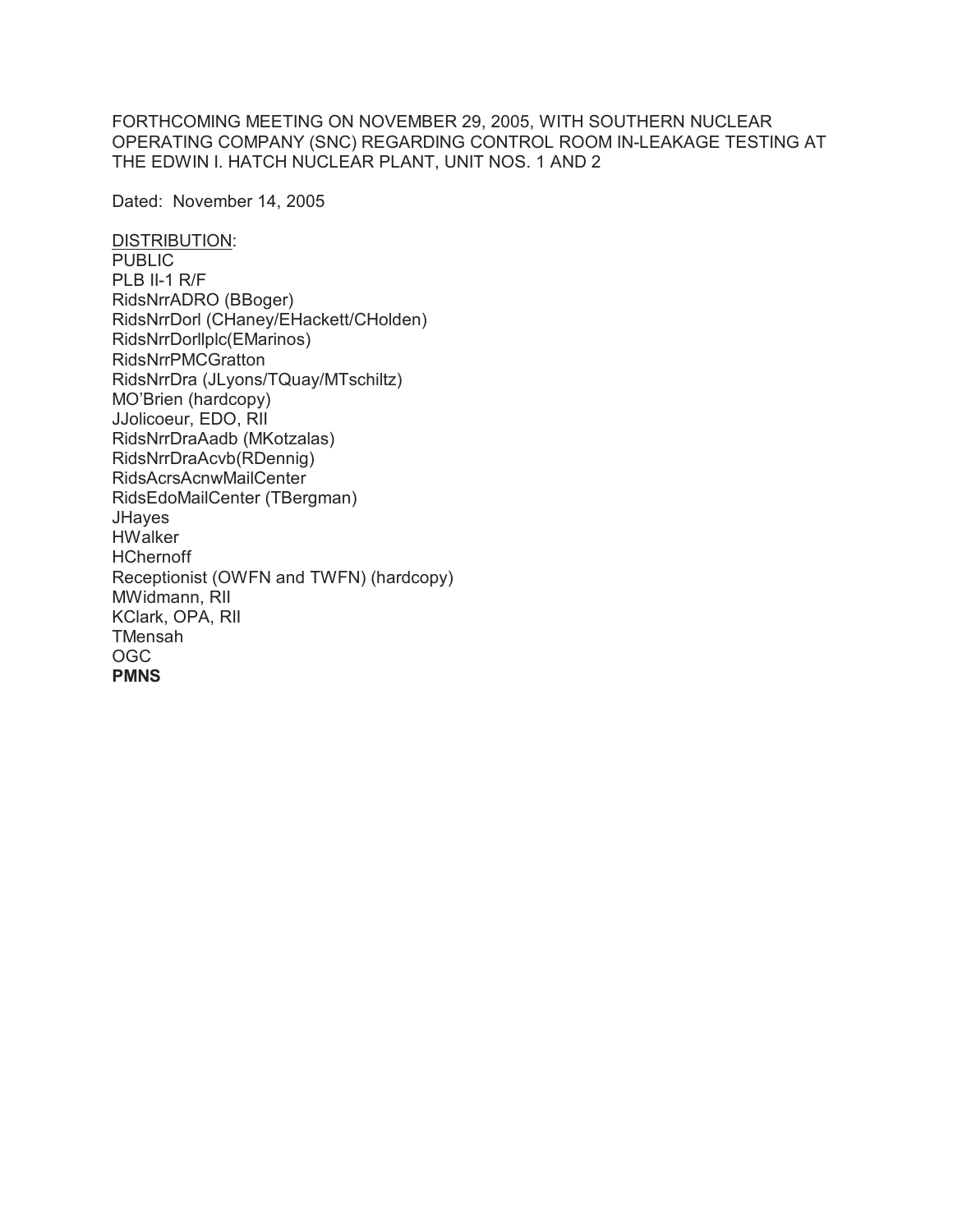## FORTHCOMING MEETING WITH SOUTHERN NUCLEAR OPERATING COMPANY (SNC) REGARDING CONTROL ROOM IN-LEAKAGE TESTING AT THE EDWIN I. HATCH NUCLEAR PLANT, UNIT NOS. 1 AND 2 November 29, 2005

## AGENDA

- Opening Remarks
- Background
- Interim basis for 10 CFR Part 50, Appendix A, Criterion 19, conformance during and potentially after ASTM 471 [American Society for Testing and Materials] tracer gas testing
- Discussion
- Opportunity for the public to ask questions\* of the NRC staff
- Conclusion

This is a Category 1 Meeting. The public is invited to participate in this meeting by discussing regulatory issues with the NRC at designated points identified on the agenda.